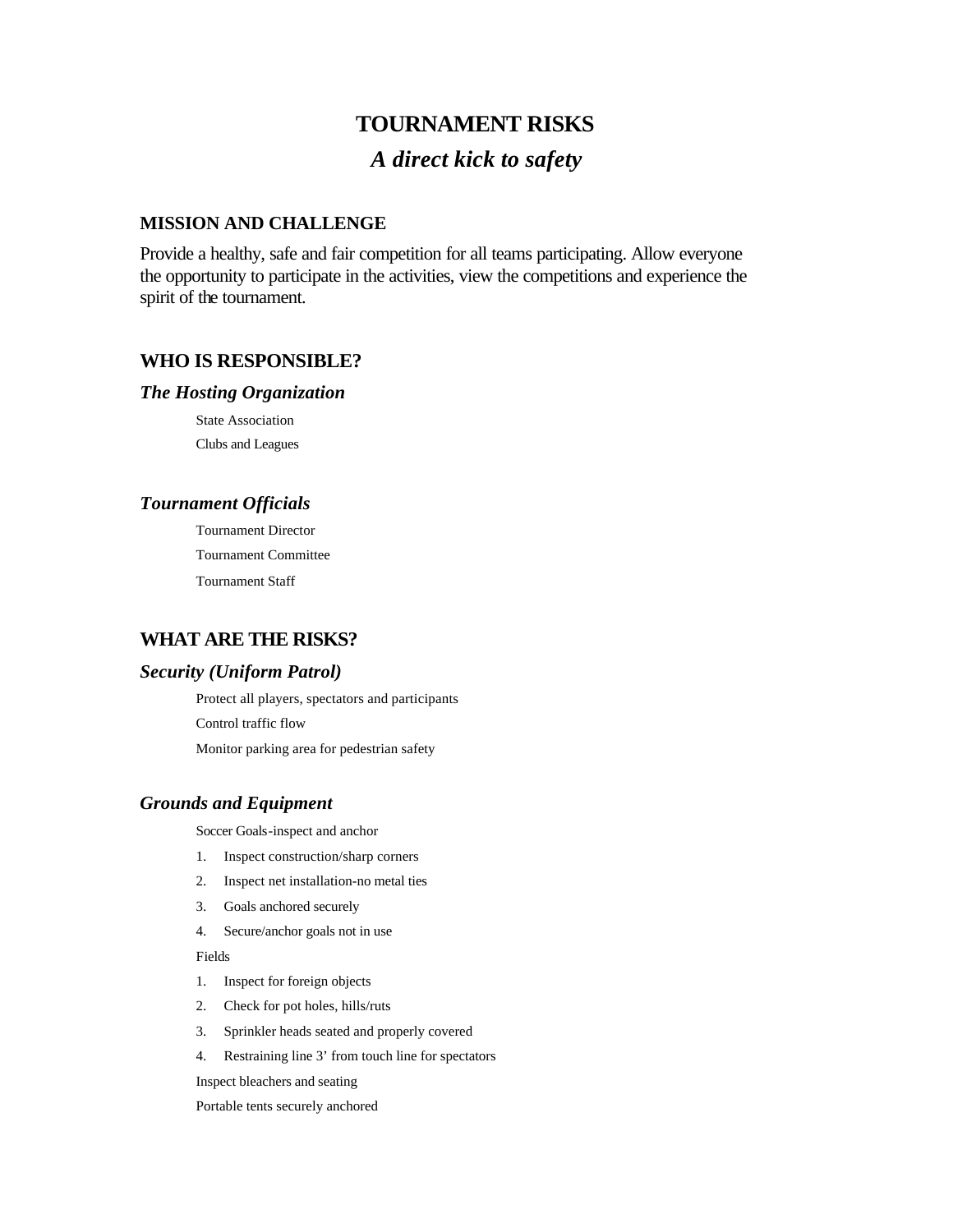Vendors-inspect facilities/equipment Secure the maintenance facility & equipment for safety precautions Adequate restroom facilities Beware of the "Attractive Nuisance"

#### *Transportation*

Vehicle operators properly authorized and licensed Golf Carts—require seating for all passengers

# **No standing on carts while moving!**

#### *Severe Weather*

Monitor weather alert radio and lightning detector Provide emergency signal device to assist with evacuation of complex Instruct coaches on evacuation procedures

#### *Medical*

Tournaments will provide paramedical facilities and qualified medical personnel shall be present at all playing sites during competition.

#### **Trainers and medical personnel shall meet the following criteria:**

Be trained and equipped to treat trauma and perform CPR

Provide emergency first aid

Recognize and treat sport related injuries

Maintain communications with tournament HQ and EMS services

Medics identifiable (badge/clothing)

Provide written directions to local medical facilities or hospitals

Provide written report to tournament director for each transported patient

### **REFEREE**

Certified Referee Assignor Recommend Referee Assessors Certified USSF Referees Referee skills = match competition

### **TOURNAMENT OFFICIALS**

Adequate tournament staffing Committee / Staff identification Communications for staff